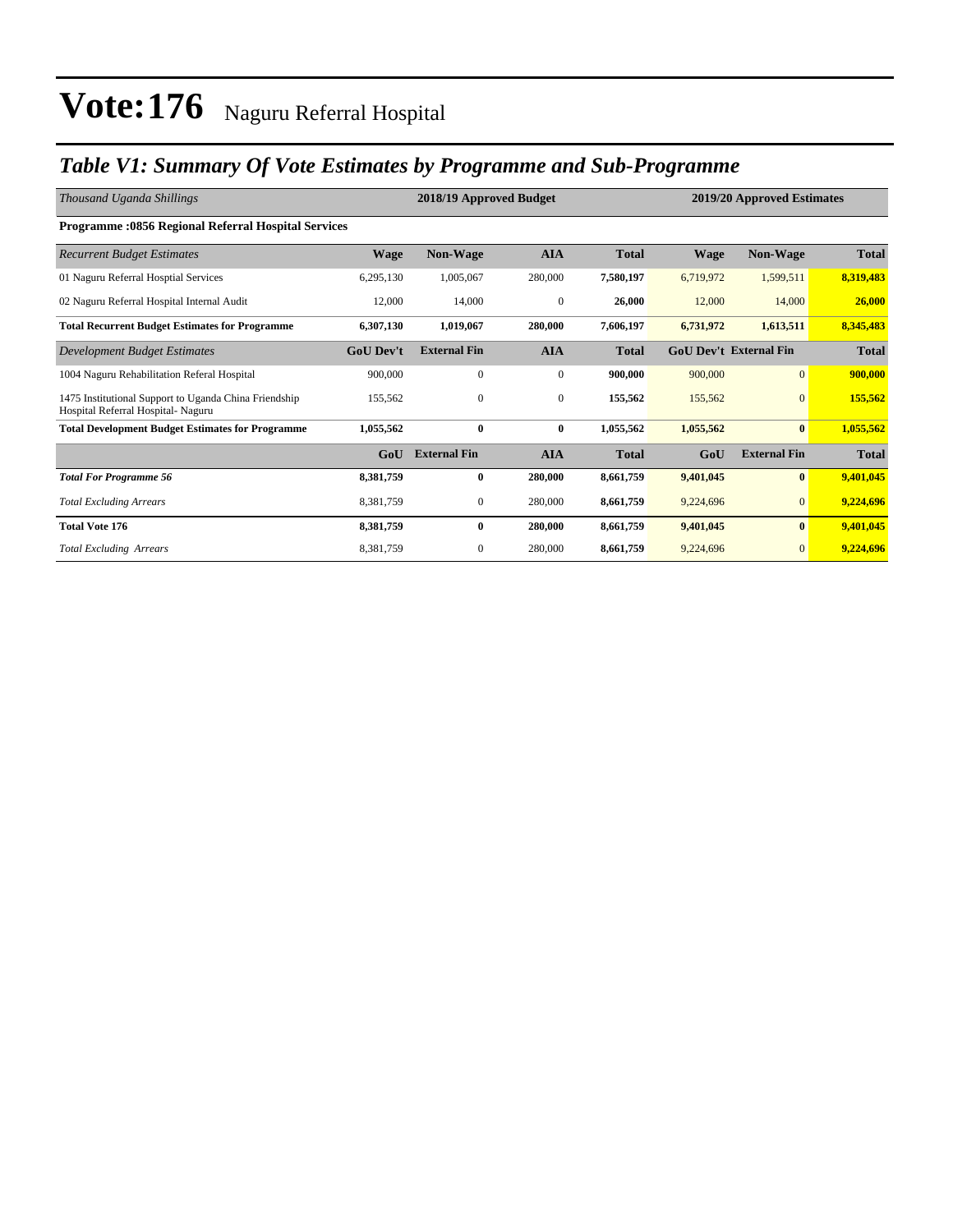### *Table V2: Summary Vote Estimates by Item*

| Thousand Uganda Shillings                                          |           | 2018/19 Approved Budget |          |                  |           | 2019/20Approved Estimates |               |  |  |
|--------------------------------------------------------------------|-----------|-------------------------|----------|------------------|-----------|---------------------------|---------------|--|--|
|                                                                    | GoU       | <b>External Fin</b>     | AIA      | <b>Total</b>     | GoU       | <b>External Fin</b>       | <b>Total</b>  |  |  |
| <b>Employees, Goods and Services (Outputs Provided)</b>            | 7,326,197 | $\boldsymbol{0}$        | 280,000  | 7,606,197        | 8,169,133 | $\bf{0}$                  | 8,169,133     |  |  |
| 211101 General Staff Salaries                                      | 6,307,130 | $\bf{0}$                | $\bf{0}$ | 6,307,130        | 6,731,972 | $\bf{0}$                  | 6,731,972     |  |  |
| 211103 Allowances (Inc. Casuals, Temporary)                        | 24,000    | 0                       | 80,000   | 104,000          | 156,901   | $\bf{0}$                  | 156,901       |  |  |
| 212102 Pension for General Civil Service                           | 42,559    | $\bf{0}$                | $\bf{0}$ | 42,559           | 88,467    | $\bf{0}$                  | 88,467        |  |  |
| 213001 Medical expenses (To employees)                             | 9,000     | $\bf{0}$                | 2,000    | 11,000           | 7,000     | $\bf{0}$                  | 7,000         |  |  |
| 213002 Incapacity, death benefits and funeral expenses             | 8,000     | $\bf{0}$                | $\bf{0}$ | 8,000            | 4,000     | $\bf{0}$                  | 4,000         |  |  |
| 213004 Gratuity Expenses                                           | 176,594   | 0                       | $\bf{0}$ | 176,594          | 329,880   | $\bf{0}$                  | 329,880       |  |  |
| 221001 Advertising and Public Relations                            | 4,000     | 0                       | $\bf{0}$ | 4,000            | 4,000     | $\bf{0}$                  | 4,000         |  |  |
| 221002 Workshops and Seminars                                      | 12,000    | $\bf{0}$                | $\bf{0}$ | 12,000           | 14,000    | $\bf{0}$                  | 14,000        |  |  |
| 221003 Staff Training                                              | 11,250    | 0                       | $\bf{0}$ | 11,250           | 12,000    | $\bf{0}$                  | 12,000        |  |  |
| 221005 Hire of Venue (chairs, projector, etc)                      | 3,000     | $\bf{0}$                | $\bf{0}$ | 3,000            | $\bf{0}$  | $\bf{0}$                  | $\bf{0}$      |  |  |
| 221007 Books, Periodicals & Newspapers                             | 4,000     | $\bf{0}$                | $\bf{0}$ | 4,000            | $\bf{0}$  | $\bf{0}$                  | $\bf{0}$      |  |  |
| 221009 Welfare and Entertainment                                   | 16,000    | 0                       | $\bf{0}$ | 16,000           | 26,000    | $\bf{0}$                  | 26,000        |  |  |
| 221010 Special Meals and Drinks                                    | 34,750    | $\bf{0}$                | 4,000    | 38,750           | 46,000    | $\bf{0}$                  | 46,000        |  |  |
| 221011 Printing, Stationery, Photocopying and Binding              | 27,647    | 0                       | 14,000   | 41,647           | 27,000    | $\bf{0}$                  | 27,000        |  |  |
| 221012 Small Office Equipment                                      | 3,740     | $\bf{0}$                | $\bf{0}$ | 3,740            | 4,000     | $\bf{0}$                  | 4,000         |  |  |
| 221016 IFMS Recurrent costs                                        | 6,000     | $\bf{0}$                | $\bf{0}$ | 6,000            | 2,000     | $\bf{0}$                  | 2,000         |  |  |
| 221020 IPPS Recurrent Costs                                        | 4,000     | 0                       | $\bf{0}$ | 4,000            | 3,500     | $\bf{0}$                  | 3,500         |  |  |
| 222001 Telecommunications                                          | 24,067    | $\bf{0}$                | 4,000    | 28,067           | 24,000    | $\bf{0}$                  | 24,000        |  |  |
| 222002 Postage and Courier                                         | $\bf{0}$  | $\bf{0}$                | $\bf{0}$ | $\bf{0}$         | 1,000     | $\bf{0}$                  | 1,000         |  |  |
| 223001 Property Expenses                                           | 27,000    | $\bf{0}$                | $\bf{0}$ | 27,000           | 27,000    | $\bf{0}$                  | 27,000        |  |  |
| 223004 Guard and Security services                                 | 13,000    | $\bf{0}$                | 5,000    | 18,000           | 13,000    | $\bf{0}$                  | 13,000        |  |  |
| 223005 Electricity                                                 | 116,000   | $\bf{0}$                | 40,000   | 156,000          | 116,000   | $\bf{0}$                  | 116,000       |  |  |
| 223006 Water                                                       | 81,000    | $\bf{0}$                | 26,000   | 107,000          | 81,000    | $\bf{0}$                  | 81,000        |  |  |
| 223007 Other Utilities- (fuel, gas, firewood, charcoal)            | 12,000    | $\bf{0}$                | $\bf{0}$ | 12,000           | 10,000    | $\bf{0}$                  | <b>10,000</b> |  |  |
| 224001 Medical Supplies                                            | 0         | $\bf{0}$                | 50,000   | 50,000           | 25,000    | $\bf{0}$                  | 25,000        |  |  |
| 224004 Cleaning and Sanitation                                     | 164,000   | $\bf{0}$                | 11,000   | 175,000          | 187,000   | $\bf{0}$                  | 187,000       |  |  |
| 224005 Uniforms, Beddings and Protective Gear                      | 10,000    | 0                       | 3,000    | 13,000           | 19,000    | $\bf{0}$                  | <b>19,000</b> |  |  |
| 225001 Consultancy Services- Short term                            | $\bf{0}$  | $\bf{0}$                | $\bf{0}$ | $\bf{0}$         | 4,000     | $\mathbf{0}$              | 4,000         |  |  |
| 227001 Travel inland                                               | 20,600    | $\bf{0}$                | 2,000    | 22,600           | 24,000    | $\bf{0}$                  | 24,000        |  |  |
| 227002 Travel abroad                                               | 2,000     | $\bf{0}$                | $\bf{0}$ | 2,000            | 4,000     | $\bf{0}$                  | 4,000         |  |  |
| 227003 Carriage, Haulage, Freight and transport hire               | 15,000    | $\bf{0}$                | $\bf{0}$ | 15,000           | 10,413    | $\bf{0}$                  | 10,413        |  |  |
| 227004 Fuel, Lubricants and Oils                                   | 68,860    | $\bf{0}$                | 6,000    | 74,860           | 80,000    | $\bf{0}$                  | 80,000        |  |  |
| 228001 Maintenance - Civil                                         | 24,000    | $\bf{0}$                | 5,000    | 29,000           | 22,000    | $\bf{0}$                  | 22,000        |  |  |
| 228002 Maintenance - Vehicles                                      | 35,000    | $\bf{0}$                | $\bf{0}$ | 35,000           | 35,000    | $\bf{0}$                  | 35,000        |  |  |
| 228003 Maintenance – Machinery, Equipment $\&$<br>Furniture        | 20,000    | $\boldsymbol{0}$        | 28,000   | 48,000           | 30,000    | $\bf{0}$                  | 30,000        |  |  |
| <b>Investment</b> (Capital Purchases)                              | 1,055,562 | $\boldsymbol{0}$        | $\bf{0}$ | 1,055,562        | 1,055,562 | $\pmb{0}$                 | 1,055,562     |  |  |
| 281503 Engineering and Design Studies & Plans for<br>capital works | 0         | $\boldsymbol{0}$        | $\bf{0}$ | $\boldsymbol{0}$ | 50,000    | $\bf{0}$                  | 50,000        |  |  |
| 312101 Non-Residential Buildings                                   | 400,000   | $\boldsymbol{0}$        | $\bf{0}$ | 400,000          | $\pmb{0}$ | $\bf{0}$                  | $\bf{0}$      |  |  |
| 312102 Residential Buildings                                       | 500,000   | $\boldsymbol{0}$        | $\bf{0}$ | 500,000          | 700,000   | $\bf{0}$                  | 700,000       |  |  |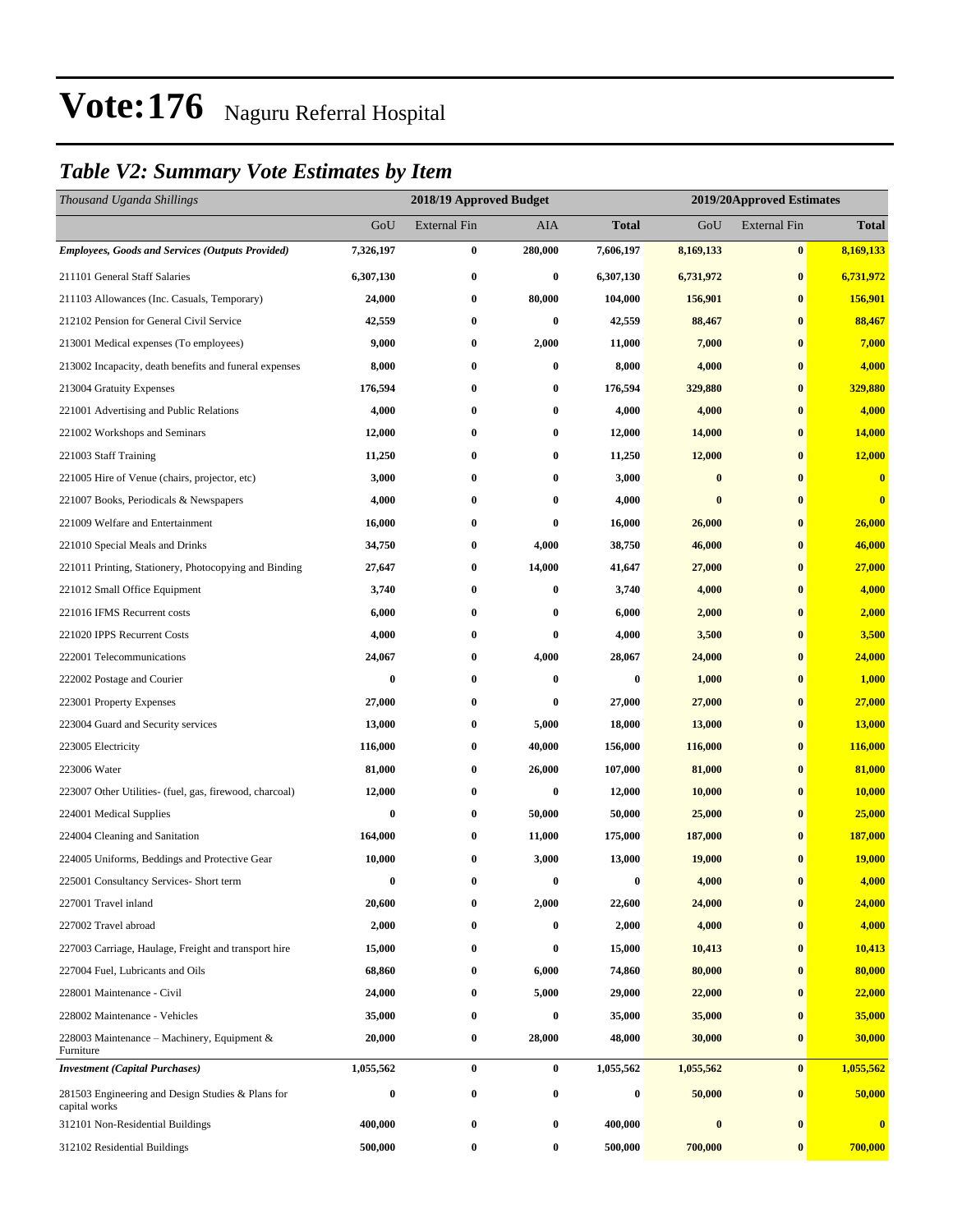| 312104 Other Structures                | $\bf{0}$  | $\bf{0}$     | $\mathbf{0}$ | $\bf{0}$  | 200,000   | $\mathbf{0}$ | 200,000                 |
|----------------------------------------|-----------|--------------|--------------|-----------|-----------|--------------|-------------------------|
| 312202 Machinery and Equipment         | 55,562    | $\bf{0}$     | $\bf{0}$     | 55,562    | $\bf{0}$  | $\bf{0}$     | $\overline{\mathbf{0}}$ |
| 312212 Medical Equipment               | 100,000   | $\bf{0}$     | $\bf{0}$     | 100,000   | 50,000    | $\bf{0}$     | 50,000                  |
| 312213 ICT Equipment                   | $\bf{0}$  | $\bf{0}$     | $\bf{0}$     | $\bf{0}$  | 55,562    | $\bf{0}$     | 55,562                  |
| <b>Arrears</b>                         | $\bf{0}$  | $\mathbf{0}$ | $\mathbf{0}$ | $\bf{0}$  | 176,350   | $\mathbf{0}$ | 176,350                 |
| 321612 Water arrears (Budgeting)       | $\bf{0}$  | $\bf{0}$     | $\mathbf{0}$ | $\bf{0}$  | 64,267    | $\bf{0}$     | 64,267                  |
| 321613 Telephone arrears (Budgeting)   | $\bf{0}$  | $\bf{0}$     | $\bf{0}$     | $\bf{0}$  | 5,863     | $\bf{0}$     | 5,863                   |
| 321614 Electricity arrears (Budgeting) | $\bf{0}$  | $\bf{0}$     | $\bf{0}$     | $\bf{0}$  | 106,220   | $\bf{0}$     | 106,220                 |
| <b>Grand Total Vote 176</b>            | 8,381,759 | $\bf{0}$     | 280,000      | 8,661,759 | 9,401,045 | $\bf{0}$     | 9,401,045               |
| <b>Total Excluding Arrears</b>         | 8,381,759 | $\mathbf{0}$ | 280,000      | 8,661,759 | 9,224,696 | $\mathbf{0}$ | 9,224,696               |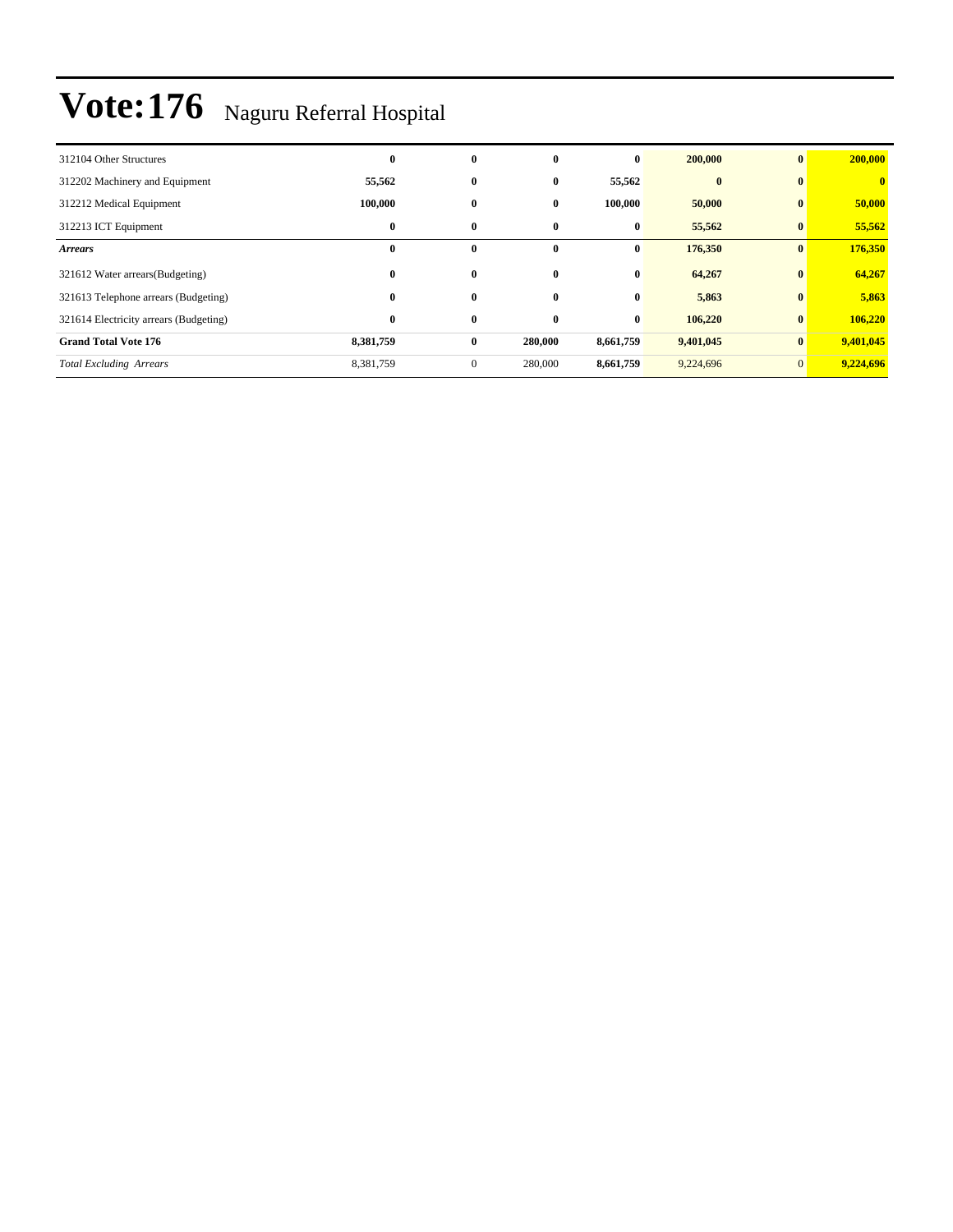### *Table V3: Detailed Estimates by Programme, Sub Programme, Output and Item*

#### *Programme :0856 Regional Referral Hospital Services*

*Recurrent Budget Estimates*

#### **SubProgramme 01 Naguru Referral Hosptial Services**

| Thousand Uganda Shillings                              | 2018/19 Approved Budget<br>2019/20 Approved Estimates |                  |                  |              |                  |                  |                         |  |
|--------------------------------------------------------|-------------------------------------------------------|------------------|------------------|--------------|------------------|------------------|-------------------------|--|
| <b>Outputs Provided</b>                                | Wage                                                  | Non Wage         | AIA              | <b>Total</b> | Wage             | Non Wage         | <b>Total</b>            |  |
| Output 085601 Inpatient services                       |                                                       |                  |                  |              |                  |                  |                         |  |
| 211103 Allowances (Inc. Casuals, Temporary)            | $\boldsymbol{0}$                                      | 4,000            | 20,000           | 24,000       | $\boldsymbol{0}$ | 142,500          | 142,500                 |  |
| 213001 Medical expenses (To employees)                 | $\boldsymbol{0}$                                      | 4,000            | $\boldsymbol{0}$ | 4,000        | $\boldsymbol{0}$ | 2,000            | 2,000                   |  |
| 213002 Incapacity, death benefits and funeral expenses | $\boldsymbol{0}$                                      | 4,000            | $\boldsymbol{0}$ | 4,000        | $\boldsymbol{0}$ | $\mathbf{0}$     | $\overline{\mathbf{0}}$ |  |
| 221002 Workshops and Seminars                          | $\boldsymbol{0}$                                      | 4,000            | $\boldsymbol{0}$ | 4,000        | $\boldsymbol{0}$ | 4,000            | 4,000                   |  |
| 221003 Staff Training                                  | $\boldsymbol{0}$                                      | 7,000            | $\boldsymbol{0}$ | 7,000        | $\boldsymbol{0}$ | 3,000            | 3,000                   |  |
| 221009 Welfare and Entertainment                       | $\boldsymbol{0}$                                      | 2,000            | $\boldsymbol{0}$ | 2,000        | $\boldsymbol{0}$ | 18,000           | 18,000                  |  |
| 221010 Special Meals and Drinks                        | $\boldsymbol{0}$                                      | 24,000           | $\boldsymbol{0}$ | 24,000       | $\boldsymbol{0}$ | 14,000           | 14,000                  |  |
| 221011 Printing, Stationery, Photocopying and Binding  | $\boldsymbol{0}$                                      | 3,000            | 10,000           | 13,000       | $\boldsymbol{0}$ | 8,000            | 8,000                   |  |
| 221012 Small Office Equipment                          | $\boldsymbol{0}$                                      | 3,140            | $\boldsymbol{0}$ | 3,140        | $\boldsymbol{0}$ | $\mathbf{0}$     | $\mathbf{0}$            |  |
| 221016 IFMS Recurrent costs                            | $\boldsymbol{0}$                                      | 2,000            | $\boldsymbol{0}$ | 2,000        | $\mathbf{0}$     | $\mathbf{0}$     | $\bf{0}$                |  |
| 221020 IPPS Recurrent Costs                            | $\boldsymbol{0}$                                      | 2,000            | $\boldsymbol{0}$ | 2,000        | $\boldsymbol{0}$ | $\mathbf{0}$     | $\bf{0}$                |  |
| 222001 Telecommunications                              | $\boldsymbol{0}$                                      | $\boldsymbol{0}$ | 4,000            | 4,000        | $\boldsymbol{0}$ | 5,000            | 5,000                   |  |
| 223004 Guard and Security services                     | $\boldsymbol{0}$                                      | 7,000            | 5,000            | 12,000       | $\boldsymbol{0}$ | 9,000            | 9,000                   |  |
| 223005 Electricity                                     | $\boldsymbol{0}$                                      | 50,000           | 20,000           | 70,000       | $\boldsymbol{0}$ | 46,000           | 46,000                  |  |
| 223006 Water                                           | $\boldsymbol{0}$                                      | 30,000           | 8,000            | 38,000       | $\boldsymbol{0}$ | 36,000           | 36,000                  |  |
| 224001 Medical Supplies                                | $\boldsymbol{0}$                                      | $\boldsymbol{0}$ | $\boldsymbol{0}$ | $\bf{0}$     | $\boldsymbol{0}$ | 25,000           | 25,000                  |  |
| 224004 Cleaning and Sanitation                         | $\boldsymbol{0}$                                      | 94,000           | 9,000            | 103,000      | $\boldsymbol{0}$ | 67,000           | 67,000                  |  |
| 224005 Uniforms, Beddings and Protective Gear          | $\boldsymbol{0}$                                      | 4,000            | $\boldsymbol{0}$ | 4,000        | $\boldsymbol{0}$ | 7,000            | 7,000                   |  |
| 227001 Travel inland                                   | $\boldsymbol{0}$                                      | $\boldsymbol{0}$ | 2,000            | 2,000        | $\boldsymbol{0}$ | 6,000            | 6,000                   |  |
| 227004 Fuel, Lubricants and Oils                       | $\boldsymbol{0}$                                      | 5,860            | $\boldsymbol{0}$ | 5,860        | $\boldsymbol{0}$ | 8,000            | 8,000                   |  |
| 228001 Maintenance - Civil                             | $\boldsymbol{0}$                                      | 10,000           | 3,000            | 13,000       | $\boldsymbol{0}$ | 8,000            | 8,000                   |  |
| 228002 Maintenance - Vehicles                          | $\boldsymbol{0}$                                      | 20,000           | $\boldsymbol{0}$ | 20,000       | $\boldsymbol{0}$ | 10,000           | 10,000                  |  |
| 228003 Maintenance - Machinery, Equipment & Furniture  | $\boldsymbol{0}$                                      | 20,000           | 14,000           | 34,000       | $\boldsymbol{0}$ | 14,000           | 14,000                  |  |
| <b>Total Cost of Output 01</b>                         | 0                                                     | 300,000          | 95,000           | 395,000      | 0                | 432,500          | 432,500                 |  |
| Output 085602 Outpatient services                      |                                                       |                  |                  |              |                  |                  |                         |  |
| 211103 Allowances (Inc. Casuals, Temporary)            | $\boldsymbol{0}$                                      | 4,000            | 20,000           | 24,000       | $\boldsymbol{0}$ | 2,000            | 2,000                   |  |
| 212102 Pension for General Civil Service               | $\boldsymbol{0}$                                      | 42,559           | $\boldsymbol{0}$ | 42,559       | $\boldsymbol{0}$ | $\mathbf{0}$     | $\mathbf{0}$            |  |
| 213001 Medical expenses (To employees)                 | $\boldsymbol{0}$                                      | $\boldsymbol{0}$ | 2,000            | 2,000        | $\boldsymbol{0}$ | $\boldsymbol{0}$ | $\bf{0}$                |  |
| 221002 Workshops and Seminars                          | $\boldsymbol{0}$                                      | $\boldsymbol{0}$ | $\boldsymbol{0}$ | $\bf{0}$     | $\boldsymbol{0}$ | 2,000            | 2,000                   |  |
| 221003 Staff Training                                  | $\boldsymbol{0}$                                      | $\boldsymbol{0}$ | $\boldsymbol{0}$ | $\bf{0}$     | $\mathbf{0}$     | 1,000            | <b>1,000</b>            |  |
| 221009 Welfare and Entertainment                       | $\boldsymbol{0}$                                      | $\boldsymbol{0}$ | $\boldsymbol{0}$ | $\bf{0}$     | $\boldsymbol{0}$ | 2,000            | 2,000                   |  |
| 221010 Special Meals and Drinks                        | $\boldsymbol{0}$                                      | $\boldsymbol{0}$ | 4,000            | 4,000        | $\boldsymbol{0}$ | 2,000            | 2,000                   |  |
| 221011 Printing, Stationery, Photocopying and Binding  | $\boldsymbol{0}$                                      | 9,647            | 4,000            | 13,647       | $\mathbf{0}$     | 2,000            | 2,000                   |  |
| 222001 Telecommunications                              | $\boldsymbol{0}$                                      | 8,000            | $\boldsymbol{0}$ | 8,000        | $\mathbf{0}$     | 2,000            | 2,000                   |  |
| 223001 Property Expenses                               | $\boldsymbol{0}$                                      | 22,000           | $\boldsymbol{0}$ | 22,000       | $\boldsymbol{0}$ | $\mathbf{0}$     | $\mathbf{0}$            |  |
| 223004 Guard and Security services                     | $\boldsymbol{0}$                                      | 6,000            | $\boldsymbol{0}$ | 6,000        | $\boldsymbol{0}$ | 1,000            | 1,000                   |  |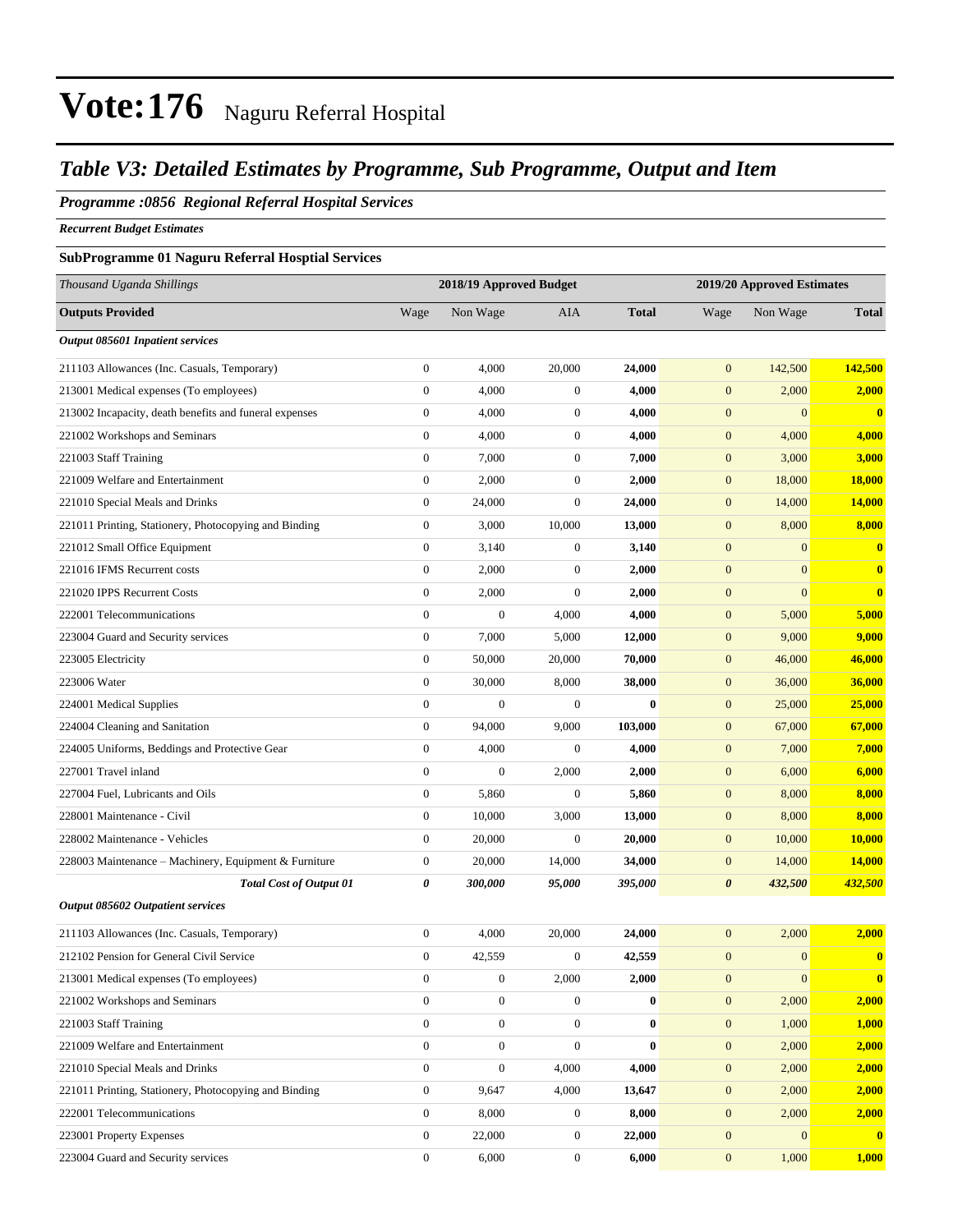| 223005 Electricity                                     | $\mathbf{0}$     | 40,000           | 10,000           | 50,000       | $\mathbf{0}$<br>20,000           | 20,000       |
|--------------------------------------------------------|------------------|------------------|------------------|--------------|----------------------------------|--------------|
| 223006 Water                                           | $\overline{0}$   | 0                | 8,000            | 8,000        | $\boldsymbol{0}$<br>20,000       | 20,000       |
| 224001 Medical Supplies                                | $\boldsymbol{0}$ | $\boldsymbol{0}$ | 20,000           | 20,000       | $\boldsymbol{0}$<br>$\mathbf{0}$ | $\mathbf{0}$ |
| 224004 Cleaning and Sanitation                         | $\boldsymbol{0}$ | 50,000           | 2,000            | 52,000       | $\boldsymbol{0}$<br>30,000       | 30,000       |
| 224005 Uniforms, Beddings and Protective Gear          | $\boldsymbol{0}$ | $\boldsymbol{0}$ | 3,000            | 3,000        | $\boldsymbol{0}$<br>2,000        | 2,000        |
| 227001 Travel inland                                   | $\boldsymbol{0}$ | $\overline{0}$   | $\mathbf{0}$     | $\mathbf{0}$ | $\boldsymbol{0}$<br>2,000        | 2,000        |
| 227004 Fuel, Lubricants and Oils                       | $\boldsymbol{0}$ | 20,000           | 6,000            | 26,000       | $\boldsymbol{0}$<br>4,000        | 4,000        |
| 228001 Maintenance - Civil                             | $\mathbf{0}$     | $\boldsymbol{0}$ | 2,000            | 2,000        | $\boldsymbol{0}$<br>4,000        | 4,000        |
| 228003 Maintenance - Machinery, Equipment & Furniture  | $\boldsymbol{0}$ | $\boldsymbol{0}$ | 4,000            | 4,000        | $\boldsymbol{0}$<br>2,000        | 2,000        |
| <b>Total Cost of Output 02</b>                         | 0                | 202,206          | 85,000           | 287,206      | $\boldsymbol{\theta}$<br>98,000  | 98,000       |
| Output 085604 Diagnostic services                      |                  |                  |                  |              |                                  |              |
| 211103 Allowances (Inc. Casuals, Temporary)            | $\boldsymbol{0}$ | 2,000            | 20,000           | 22,000       | $\boldsymbol{0}$<br>1,000        | 1,000        |
| 221002 Workshops and Seminars                          | $\overline{0}$   | $\boldsymbol{0}$ | $\mathbf{0}$     | $\bf{0}$     | $\boldsymbol{0}$<br>1,000        | 1,000        |
| 221003 Staff Training                                  | $\overline{0}$   | $\boldsymbol{0}$ | $\mathbf{0}$     | $\bf{0}$     | $\boldsymbol{0}$<br>1,000        | 1,000        |
| 221009 Welfare and Entertainment                       | $\overline{0}$   | $\overline{0}$   | $\boldsymbol{0}$ | $\bf{0}$     | $\boldsymbol{0}$<br>1,000        | 1,000        |
| 221010 Special Meals and Drinks                        | $\boldsymbol{0}$ | 2,000            | $\boldsymbol{0}$ | 2,000        | 1,000<br>$\boldsymbol{0}$        | 1,000        |
| 221011 Printing, Stationery, Photocopying and Binding  | $\boldsymbol{0}$ | $\boldsymbol{0}$ | $\mathbf{0}$     | $\bf{0}$     | $\boldsymbol{0}$<br>1,000        | 1,000        |
| 222001 Telecommunications                              | $\overline{0}$   | $\boldsymbol{0}$ | $\mathbf{0}$     | $\bf{0}$     | $\boldsymbol{0}$<br>1,000        | <b>1,000</b> |
| 223004 Guard and Security services                     | $\boldsymbol{0}$ | $\boldsymbol{0}$ | $\overline{0}$   | $\mathbf{0}$ | $\boldsymbol{0}$<br>1,000        | 1,000        |
| 223005 Electricity                                     | $\boldsymbol{0}$ | 5,000            | 10,000           | 15,000       | $\boldsymbol{0}$<br>20,000       | 20,000       |
| 223006 Water                                           | $\boldsymbol{0}$ | 5,000            | 10,000           | 15,000       | 11,000<br>$\boldsymbol{0}$       | 11,000       |
| 224001 Medical Supplies                                | $\boldsymbol{0}$ | $\boldsymbol{0}$ | 20,000           | 20,000       | $\boldsymbol{0}$<br>$\mathbf{0}$ | $\mathbf{0}$ |
| 224004 Cleaning and Sanitation                         | $\overline{0}$   | $\boldsymbol{0}$ | $\mathbf{0}$     | $\bf{0}$     | $\boldsymbol{0}$<br>20,000       | 20,000       |
| 224005 Uniforms, Beddings and Protective Gear          | $\mathbf{0}$     | $\overline{0}$   | $\mathbf{0}$     | $\mathbf{0}$ | $\boldsymbol{0}$<br>2,000        | 2,000        |
| 227001 Travel inland                                   | $\boldsymbol{0}$ | 1,000            | $\mathbf{0}$     | 1,000        | $\boldsymbol{0}$<br>2,000        | 2,000        |
| 227004 Fuel, Lubricants and Oils                       | $\boldsymbol{0}$ | 5,000            | $\mathbf{0}$     | 5,000        | 3,000<br>$\boldsymbol{0}$        | 3,000        |
| 228001 Maintenance - Civil                             | $\boldsymbol{0}$ | $\boldsymbol{0}$ | $\boldsymbol{0}$ | $\bf{0}$     | $\boldsymbol{0}$<br>2,000        | 2,000        |
| 228003 Maintenance – Machinery, Equipment & Furniture  | $\boldsymbol{0}$ | $\boldsymbol{0}$ | 10,000           | 10,000       | 8,000<br>$\boldsymbol{0}$        | 8,000        |
| <b>Total Cost of Output 04</b>                         | 0                | 20,000           | 70,000           | 90,000       | $\boldsymbol{\theta}$<br>76,000  | 76,000       |
| Output 085605 Hospital Management and support services |                  |                  |                  |              |                                  |              |
| 211103 Allowances (Inc. Casuals, Temporary)            | $\boldsymbol{0}$ | 4,000            | 20,000           | 24,000       | 6,000<br>$\mathbf{0}$            | 6,000        |
| 213001 Medical expenses (To employees)                 | $\mathbf{0}$     | 4,000            | $\boldsymbol{0}$ | 4,000        | 4,000<br>$\mathbf{0}$            | 4,000        |
| 213002 Incapacity, death benefits and funeral expenses | $\boldsymbol{0}$ | 4,000            | $\boldsymbol{0}$ | 4,000        | $\boldsymbol{0}$<br>4,000        | 4,000        |
| 213004 Gratuity Expenses                               | $\mathbf{0}$     | 176,594          | $\boldsymbol{0}$ | 176,594      | $\boldsymbol{0}$<br>$\mathbf{0}$ | $\mathbf{0}$ |
| 221001 Advertising and Public Relations                | $\mathbf{0}$     | 3,000            | $\mathbf{0}$     | 3,000        | $\boldsymbol{0}$<br>4,000        | 4,000        |
| 221002 Workshops and Seminars                          | $\mathbf{0}$     | 4,000            | $\boldsymbol{0}$ | 4,000        | $\boldsymbol{0}$<br>2,000        | 2,000        |
| 221003 Staff Training                                  | $\boldsymbol{0}$ | 4,000            | $\boldsymbol{0}$ | 4,000        | 2,000<br>$\mathbf{0}$            | 2,000        |
| 221005 Hire of Venue (chairs, projector, etc)          | $\boldsymbol{0}$ | 2,000            | $\boldsymbol{0}$ | 2,000        | $\boldsymbol{0}$<br>$\mathbf{0}$ | $\bf{0}$     |
| 221007 Books, Periodicals & Newspapers                 | $\boldsymbol{0}$ | 2,000            | $\boldsymbol{0}$ | 2,000        | $\boldsymbol{0}$<br>$\mathbf{0}$ | $\mathbf{0}$ |
| 221009 Welfare and Entertainment                       | $\boldsymbol{0}$ | 10,000           | $\mathbf{0}$     | 10,000       | $\boldsymbol{0}$<br>3,000        | 3,000        |
| 221010 Special Meals and Drinks                        | $\boldsymbol{0}$ | 3,000            | $\boldsymbol{0}$ | 3,000        | $\boldsymbol{0}$<br>27,000       | 27,000       |
| 221011 Printing, Stationery, Photocopying and Binding  | $\boldsymbol{0}$ | 8,000            | $\boldsymbol{0}$ | 8,000        | $\mathbf{0}$<br>15,000           | 15,000       |
| 221012 Small Office Equipment                          | $\boldsymbol{0}$ | 600              | $\boldsymbol{0}$ | 600          | $\boldsymbol{0}$<br>4,000        | 4,000        |
| 221016 IFMS Recurrent costs                            | $\boldsymbol{0}$ | 4,000            | $\boldsymbol{0}$ | 4,000        | $\boldsymbol{0}$<br>2,000        | 2,000        |
| 222001 Telecommunications                              | $\boldsymbol{0}$ | 12,667           | $\boldsymbol{0}$ | 12,667       | $\boldsymbol{0}$<br>11,100       | 11,100       |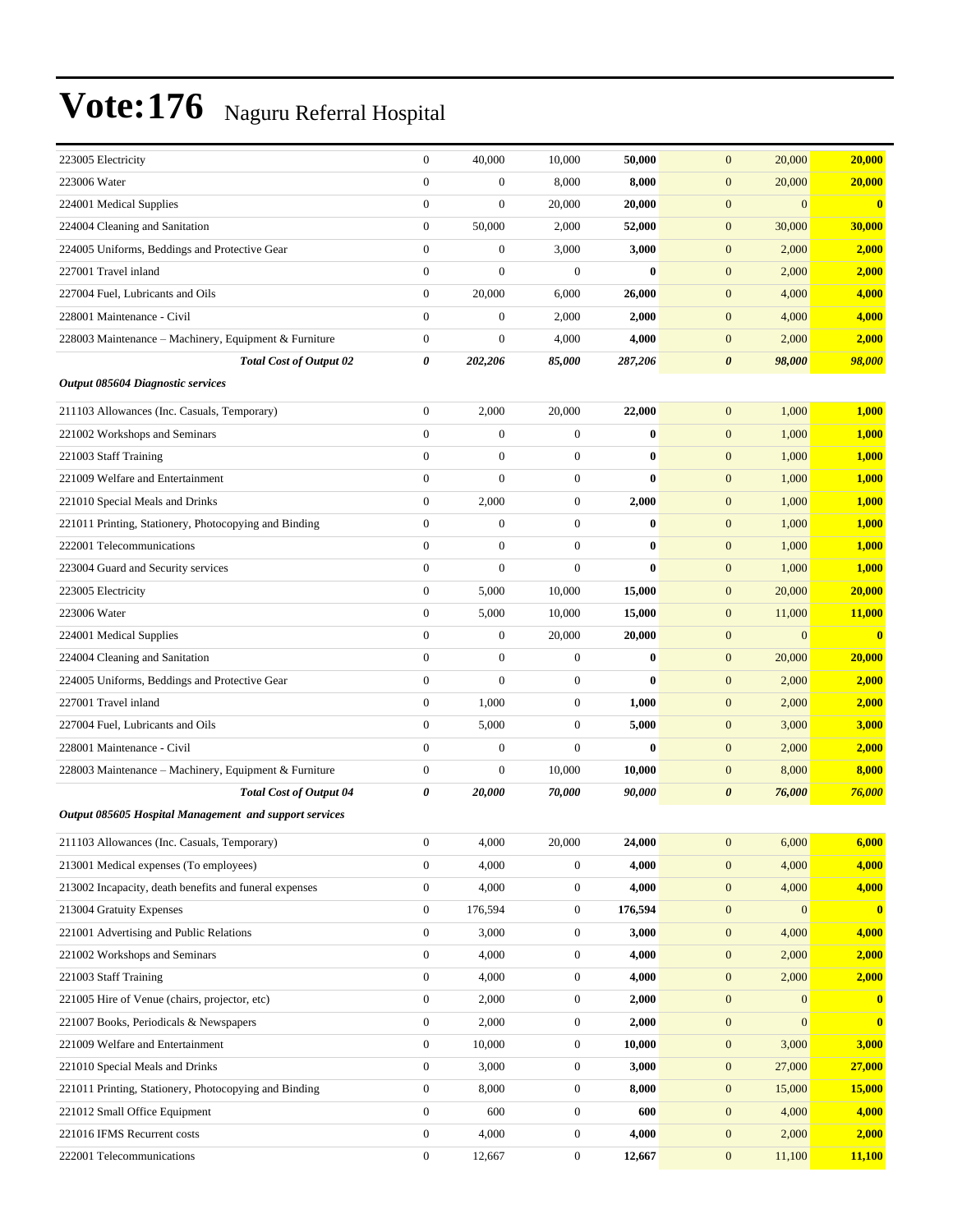| 222002 Postage and Courier                              | $\boldsymbol{0}$ | $\boldsymbol{0}$ | $\boldsymbol{0}$ | $\bf{0}$ | $\mathbf{0}$<br>1,000                | 1,000                   |
|---------------------------------------------------------|------------------|------------------|------------------|----------|--------------------------------------|-------------------------|
| 223001 Property Expenses                                | $\boldsymbol{0}$ | 5,000            | $\boldsymbol{0}$ | 5,000    | $\mathbf{0}$<br>27,000               | 27,000                  |
| 223004 Guard and Security services                      | $\boldsymbol{0}$ | $\boldsymbol{0}$ | $\mathbf{0}$     | $\bf{0}$ | $\boldsymbol{0}$<br>1,000            | 1,000                   |
| 223005 Electricity                                      | $\boldsymbol{0}$ | 13,000           | $\mathbf{0}$     | 13,000   | $\boldsymbol{0}$<br>20,000           | 20,000                  |
| 223006 Water                                            | $\boldsymbol{0}$ | 22,000           | $\boldsymbol{0}$ | 22,000   | $\mathbf{0}$<br>8,000                | 8,000                   |
| 223007 Other Utilities- (fuel, gas, firewood, charcoal) | $\boldsymbol{0}$ | 12,000           | $\mathbf{0}$     | 12,000   | $\mathbf{0}$<br>10,000               | 10,000                  |
| 224004 Cleaning and Sanitation                          | $\mathbf{0}$     | 20,000           | $\mathbf{0}$     | 20,000   | $\mathbf{0}$<br>50,000               | 50,000                  |
| 224005 Uniforms, Beddings and Protective Gear           | $\boldsymbol{0}$ | 6,000            | $\mathbf{0}$     | 6,000    | $\boldsymbol{0}$<br>7,000            | 7,000                   |
| 225001 Consultancy Services- Short term                 | $\overline{0}$   | $\overline{0}$   | $\mathbf{0}$     | $\bf{0}$ | $\boldsymbol{0}$<br>4,000            | 4,000                   |
| 227001 Travel inland                                    | $\boldsymbol{0}$ | 14,000           | $\mathbf{0}$     | 14,000   | $\mathbf{0}$<br>7,000                | 7,000                   |
| 227002 Travel abroad                                    | $\boldsymbol{0}$ | 2,000            | $\mathbf{0}$     | 2,000    | $\mathbf{0}$<br>4,000                | 4,000                   |
| 227003 Carriage, Haulage, Freight and transport hire    | $\mathbf{0}$     | 15,000           | $\boldsymbol{0}$ | 15,000   | $\mathbf{0}$<br>10,413               | 10,413                  |
| 227004 Fuel, Lubricants and Oils                        | $\boldsymbol{0}$ | 23,000           | $\mathbf{0}$     | 23,000   | $\boldsymbol{0}$<br>50,000           | 50,000                  |
| 228001 Maintenance - Civil                              | $\boldsymbol{0}$ | 14,000           | $\mathbf{0}$     | 14,000   | $\mathbf{0}$<br>6,000                | 6,000                   |
| 228002 Maintenance - Vehicles                           | $\boldsymbol{0}$ | 15,000           | $\mathbf{0}$     | 15,000   | $\mathbf{0}$<br>25,000               | 25,000                  |
| 228003 Maintenance - Machinery, Equipment & Furniture   | $\boldsymbol{0}$ | $\boldsymbol{0}$ | $\mathbf{0}$     | $\bf{0}$ | $\mathbf{0}$<br>4,000                | 4,000                   |
| <b>Total Cost of Output 05</b>                          | 0                | 402,860          | 20,000           | 422,860  | 318,513<br>$\boldsymbol{\theta}$     | 318,513                 |
| Output 085606 Prevention and rehabilitation services    |                  |                  |                  |          |                                      |                         |
| 211103 Allowances (Inc. Casuals, Temporary)             | $\boldsymbol{0}$ | 4,000            | $\boldsymbol{0}$ | 4,000    | 1,000<br>$\mathbf{0}$                | 1,000                   |
| 221001 Advertising and Public Relations                 | $\boldsymbol{0}$ | 1,000            | $\mathbf{0}$     | 1,000    | $\boldsymbol{0}$<br>$\overline{0}$   | $\overline{\mathbf{0}}$ |
| 221002 Workshops and Seminars                           | $\boldsymbol{0}$ | 2,000            | $\mathbf{0}$     | 2,000    | 1,000<br>$\mathbf{0}$                | 1,000                   |
| 221003 Staff Training                                   | $\boldsymbol{0}$ | $\overline{0}$   | $\mathbf{0}$     | $\bf{0}$ | $\boldsymbol{0}$<br>1,000            | 1,000                   |
| 221005 Hire of Venue (chairs, projector, etc)           | $\mathbf{0}$     | 1,000            | $\mathbf{0}$     | 1,000    | $\boldsymbol{0}$<br>$\overline{0}$   | $\mathbf{0}$            |
| 221009 Welfare and Entertainment                        | $\boldsymbol{0}$ | $\overline{0}$   | $\mathbf{0}$     | $\bf{0}$ | $\mathbf{0}$<br>1,000                | 1,000                   |
| 221010 Special Meals and Drinks                         | $\overline{0}$   | 4,000            | $\mathbf{0}$     | 4,000    | $\boldsymbol{0}$<br>1,000            | 1,000                   |
| 221011 Printing, Stationery, Photocopying and Binding   | $\boldsymbol{0}$ | 2,000            | $\boldsymbol{0}$ | 2,000    | $\boldsymbol{0}$<br>1,000            | 1,000                   |
| 222001 Telecommunications                               | $\boldsymbol{0}$ | 1,000            | $\mathbf{0}$     | 1,000    | $\boldsymbol{0}$<br>1,000            | 1,000                   |
| 223004 Guard and Security services                      | $\boldsymbol{0}$ | $\overline{0}$   | $\mathbf{0}$     | $\bf{0}$ | $\mathbf{0}$<br>1,000                | 1,000                   |
| 223005 Electricity                                      | $\boldsymbol{0}$ | 8,000            | $\mathbf{0}$     | 8,000    | $\mathbf{0}$<br>10,000               | 10,000                  |
| 223006 Water                                            | $\boldsymbol{0}$ | 24,000           | $\boldsymbol{0}$ | 24,000   | $\boldsymbol{0}$<br>6,000            | 6,000                   |
| 224001 Medical Supplies                                 | $\overline{0}$   | $\boldsymbol{0}$ | 10,000           | 10,000   | $\mathbf{0}$<br>$\overline{0}$       | $\mathbf{0}$            |
| 224004 Cleaning and Sanitation                          | $\boldsymbol{0}$ | $\boldsymbol{0}$ | $\boldsymbol{0}$ | $\bf{0}$ | 20,000<br>$\mathbf{0}$               | 20,000                  |
| 224005 Uniforms, Beddings and Protective Gear           | $\boldsymbol{0}$ | $\boldsymbol{0}$ | $\boldsymbol{0}$ | $\bf{0}$ | $\mathbf{0}$<br>1,000                | 1,000                   |
| 227001 Travel inland                                    | $\boldsymbol{0}$ | $\boldsymbol{0}$ | $\boldsymbol{0}$ | $\bf{0}$ | $\boldsymbol{0}$<br>1,000            | 1,000                   |
| 227004 Fuel, Lubricants and Oils                        | $\mathbf{0}$     | 3,000            | $\boldsymbol{0}$ | 3,000    | $\boldsymbol{0}$<br>2,000            | 2,000                   |
| 228001 Maintenance - Civil                              | $\boldsymbol{0}$ | $\boldsymbol{0}$ | $\mathbf{0}$     | $\bf{0}$ | $\mathbf{0}$<br>2,000                | 2,000                   |
| 228003 Maintenance - Machinery, Equipment & Furniture   | $\boldsymbol{0}$ | $\boldsymbol{0}$ | $\mathbf{0}$     | $\bf{0}$ | $\mathbf{0}$<br>2,000                | 2,000                   |
| <b>Total Cost of Output 06</b>                          | 0                | 50,000           | 10,000           | 60,000   | 52,000<br>$\boldsymbol{\theta}$      | 52,000                  |
| <b>Output 085607 Immunisation Services</b>              |                  |                  |                  |          |                                      |                         |
| 211103 Allowances (Inc. Casuals, Temporary)             | $\boldsymbol{0}$ | 2,000            | $\mathbf{0}$     | 2,000    | $\mathbf{0}$<br>1,000                | 1,000                   |
| 221010 Special Meals and Drinks                         | $\overline{0}$   | 1,000            | $\boldsymbol{0}$ | 1,000    | $\boldsymbol{0}$<br>$\boldsymbol{0}$ | $\mathbf{0}$            |
| 222001 Telecommunications                               | $\boldsymbol{0}$ | $\boldsymbol{0}$ | $\boldsymbol{0}$ | $\bf{0}$ | $\mathbf{0}$<br>400                  | 400                     |
| 227001 Travel inland                                    | $\boldsymbol{0}$ | 1,000            | $\boldsymbol{0}$ | 1,000    | $\mathbf{0}$<br>2,000                | 2,000                   |
| 227004 Fuel, Lubricants and Oils                        | $\boldsymbol{0}$ | 1,000            | $\boldsymbol{0}$ | 1,000    | $\boldsymbol{0}$<br>1,000            | 1,000                   |
| <b>Total Cost of Output 07</b>                          | 0                | 5,000            | 0                | 5,000    | $\pmb{\theta}$<br>4,400              | 4,400                   |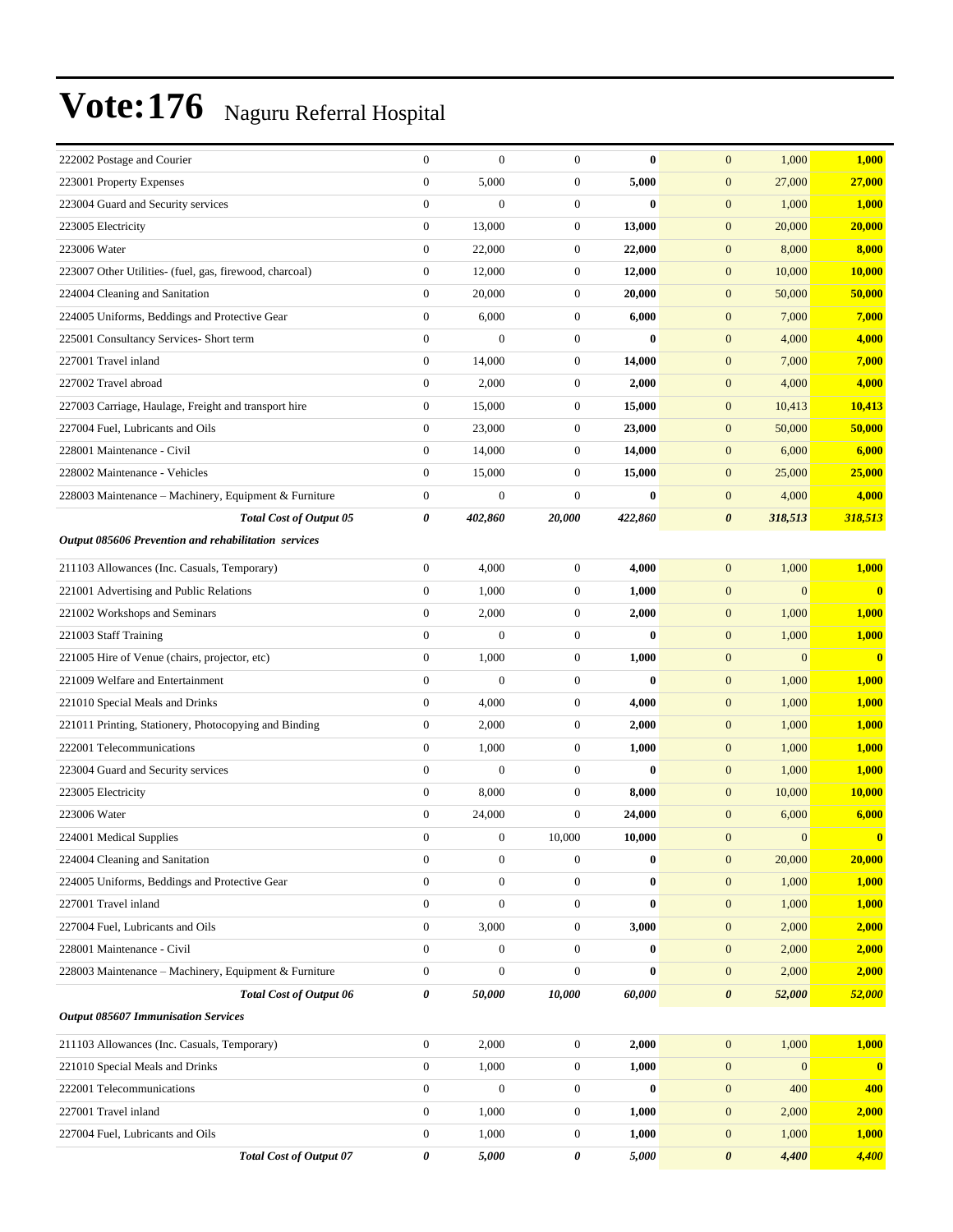#### *Output 085619 Human Resource Management Services*

| 211101 General Staff Salaries                           | 6,295,130        | $\boldsymbol{0}$        | 0                | 6,295,130    | 6,719,972             | $\mathbf{0}$               | 6,719,972    |
|---------------------------------------------------------|------------------|-------------------------|------------------|--------------|-----------------------|----------------------------|--------------|
| 211103 Allowances (Inc. Casuals, Temporary)             | $\mathbf{0}$     | 4,000                   | $\boldsymbol{0}$ | 4,000        | $\mathbf{0}$          | 401                        | 401          |
| 212102 Pension for General Civil Service                | $\boldsymbol{0}$ | $\boldsymbol{0}$        | $\boldsymbol{0}$ | $\bf{0}$     | $\mathbf{0}$          | 88,467                     | 88,467       |
| 213004 Gratuity Expenses                                | $\overline{0}$   | $\boldsymbol{0}$        | $\boldsymbol{0}$ | $\bf{0}$     | $\mathbf{0}$          | 329,880                    | 329,880      |
| 221002 Workshops and Seminars                           | $\boldsymbol{0}$ | $\overline{0}$          | $\boldsymbol{0}$ | $\bf{0}$     | $\mathbf{0}$          | 2,000                      | 2,000        |
| 221003 Staff Training                                   | $\overline{0}$   | 250                     | $\boldsymbol{0}$ | 250          | $\mathbf{0}$          | 2,000                      | 2,000        |
| 221009 Welfare and Entertainment                        | $\mathbf{0}$     | 2,000                   | $\boldsymbol{0}$ | 2,000        | $\mathbf{0}$          | 1,000                      | 1,000        |
| 221010 Special Meals and Drinks                         | $\mathbf{0}$     | 750                     | $\boldsymbol{0}$ | 750          | $\mathbf{0}$          | 1,000                      | 1,000        |
| 221011 Printing, Stationery, Photocopying and Binding   | $\boldsymbol{0}$ | 4,000                   | $\boldsymbol{0}$ | 4,000        | $\mathbf{0}$          | $\boldsymbol{0}$           | $\mathbf{0}$ |
| 221020 IPPS Recurrent Costs                             | $\mathbf{0}$     | 2,000                   | $\boldsymbol{0}$ | 2,000        | $\mathbf{0}$          | 3,500                      | 3,500        |
| 222001 Telecommunications                               | $\overline{0}$   | 1,000                   | $\boldsymbol{0}$ | 1,000        | $\mathbf{0}$          | 1,500                      | 1,500        |
| 227001 Travel inland                                    | $\mathbf{0}$     | 2,000                   | $\boldsymbol{0}$ | 2,000        | $\mathbf{0}$          | 2,000                      | 2,000        |
| 227004 Fuel, Lubricants and Oils                        | $\mathbf{0}$     | 8,000                   | 0                | 8,000        | $\mathbf{0}$          | 8,000                      | 8,000        |
| <b>Total Cost of Output 19</b>                          | 6,295,130        | 24,000                  | 0                | 6,319,130    | 6,719,972             | 439,749                    | 7,159,721    |
| <b>Output 085620 Records Management Services</b>        |                  |                         |                  |              |                       |                            |              |
| 211103 Allowances (Inc. Casuals, Temporary)             | $\boldsymbol{0}$ | $\mathbf{0}$            | $\mathbf{0}$     | $\bf{0}$     | $\mathbf{0}$          | 1,000                      | 1,000        |
| 222001 Telecommunications                               | $\overline{0}$   | 400                     | $\boldsymbol{0}$ | 400          | $\mathbf{0}$          | 1,000                      | 1,000        |
| 227001 Travel inland                                    | $\mathbf{0}$     | 600                     | $\boldsymbol{0}$ | 600          | $\mathbf{0}$          | $\overline{0}$             | $\bf{0}$     |
| <b>Total Cost of Output 20</b>                          | 0                | 1,000                   | 0                | 1,000        | $\boldsymbol{\theta}$ | 2,000                      | 2,000        |
| <b>Total Cost Of Outputs Provided</b>                   | 6,295,130        | 1,005,067               | 280,000          | 7,580,197    | 6,719,972             | 1,423,162                  | 8,143,133    |
| <b>Arrears</b>                                          | Wage             | Non Wage                | AIA              | <b>Total</b> | Wage                  | Non Wage                   | <b>Total</b> |
| Output 085699 Arrears                                   |                  |                         |                  |              |                       |                            |              |
| 321612 Water arrears(Budgeting)                         | $\boldsymbol{0}$ | $\boldsymbol{0}$        | $\mathbf{0}$     | $\bf{0}$     | $\mathbf{0}$          | 64,267                     | 64,267       |
| 321613 Telephone arrears (Budgeting)                    | $\overline{0}$   | $\boldsymbol{0}$        | $\boldsymbol{0}$ | $\bf{0}$     | $\mathbf{0}$          | 5,863                      | 5,863        |
| 321614 Electricity arrears (Budgeting)                  | $\mathbf{0}$     | $\boldsymbol{0}$        | $\boldsymbol{0}$ | $\bf{0}$     | $\mathbf{0}$          | 106,220                    | 106,220      |
| <b>Total Cost of Output 99</b>                          | 0                | 0                       | 0                | 0            | $\boldsymbol{\theta}$ | 176,350                    | 176,350      |
| <b>Total Cost Of Arrears</b>                            | $\bf{0}$         | 0                       | $\bf{0}$         | $\bf{0}$     | $\bf{0}$              | 176,350                    | 176,350      |
| <b>Total Cost for SubProgramme 01</b>                   | 6,295,130        | 1,005,067               | 280,000          | 7,580,197    | 6,719,972             | 1,599,511                  | 8,319,483    |
| <b>Total Excluding Arrears</b>                          | 6,295,130        | 1,005,067               | 280,000          | 7,580,197    | 6,719,972             | 1,423,162                  | 8,143,133    |
| SubProgramme 02 Naguru Referral Hospital Internal Audit |                  |                         |                  |              |                       |                            |              |
| Thousand Uganda Shillings                               |                  | 2018/19 Approved Budget |                  |              |                       | 2019/20 Approved Estimates |              |
| <b>Outputs Provided</b>                                 | Wage             | Non Wage                | AIA              | <b>Total</b> | Wage                  | Non Wage                   | <b>Total</b> |
| Output 085605 Hospital Management and support services  |                  |                         |                  |              |                       |                            |              |
| 211101 General Staff Salaries                           | 12,000           | $\boldsymbol{0}$        | $\boldsymbol{0}$ | 12,000       | 12,000                | $\overline{0}$             | 12,000       |
| 211103 Allowances (Inc. Casuals, Temporary)             | $\boldsymbol{0}$ | $\boldsymbol{0}$        | $\boldsymbol{0}$ | $\bf{0}$     | $\mathbf{0}$          | 2,000                      | 2,000        |
| 213001 Medical expenses (To employees)                  | $\boldsymbol{0}$ | 1,000                   | $\boldsymbol{0}$ | 1,000        | $\mathbf{0}$          | 1,000                      | 1,000        |
| 221002 Workshops and Seminars                           | $\boldsymbol{0}$ | 2,000                   | $\boldsymbol{0}$ | 2,000        | $\mathbf{0}$          | 2,000                      | 2,000        |
| 221003 Staff Training                                   | $\boldsymbol{0}$ | $\boldsymbol{0}$        | $\boldsymbol{0}$ | $\bf{0}$     | $\mathbf{0}$          | 2,000                      | 2,000        |
| 221007 Books, Periodicals & Newspapers                  | $\mathbf{0}$     | 2,000                   | $\boldsymbol{0}$ | 2,000        | $\mathbf{0}$          | $\overline{0}$             | $\bf{0}$     |
| 221009 Welfare and Entertainment                        | $\mathbf{0}$     | 2,000                   | 0                | 2,000        | $\mathbf{0}$          | $\overline{0}$             | $\bf{0}$     |
| 221011 Printing, Stationery, Photocopying and Binding   | $\boldsymbol{0}$ | 1,000                   | $\boldsymbol{0}$ | 1,000        | $\boldsymbol{0}$      | $\boldsymbol{0}$           | $\mathbf{0}$ |
| 222001 Telecommunications                               | $\boldsymbol{0}$ | 1,000                   | $\overline{0}$   | 1,000        | $\mathbf{0}$          | 1,000                      | 1,000        |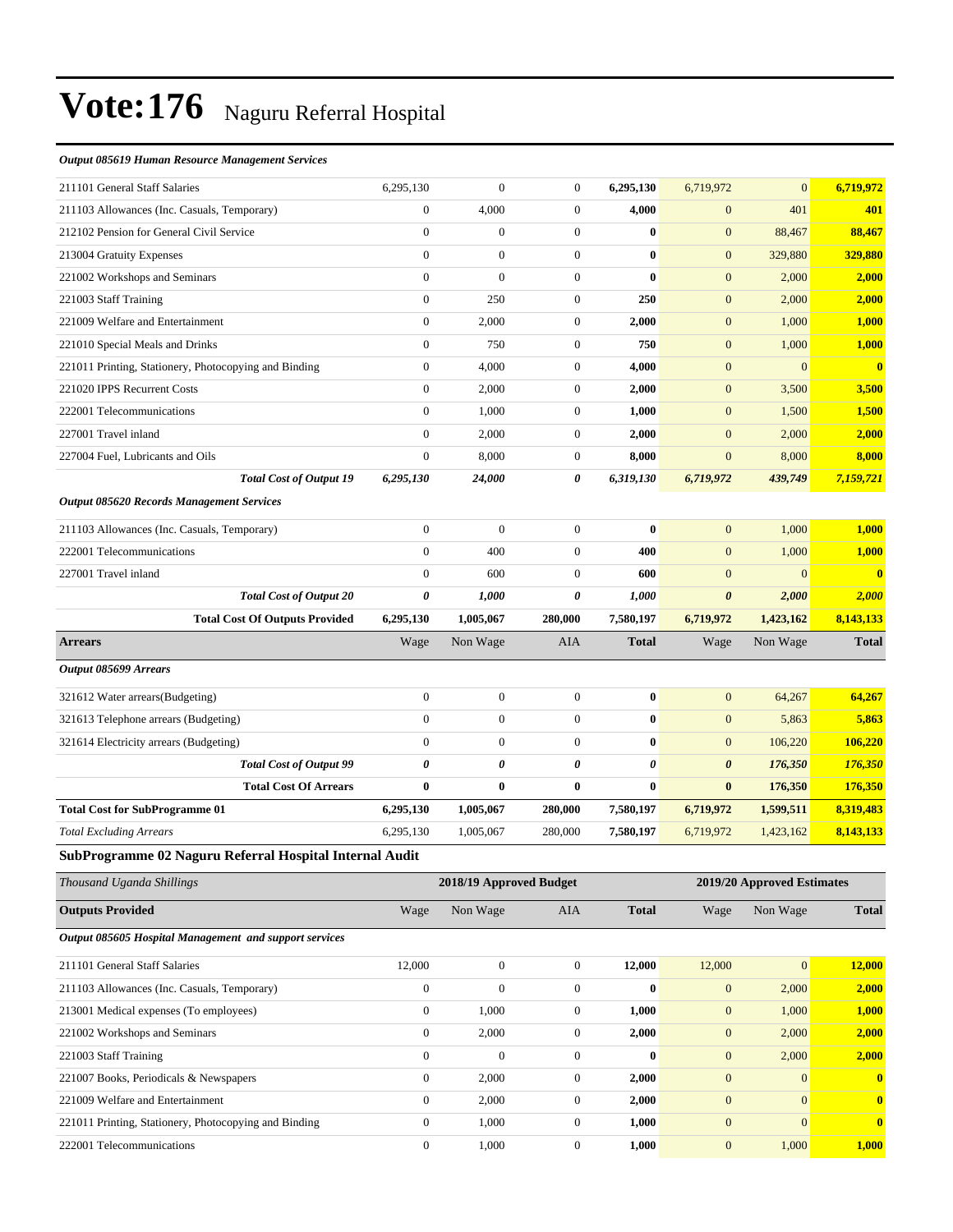| 227001 Travel inland                                    | $\theta$     | 2,000  | U        | 2.000  | $\overline{0}$ | 2,000  | 2,000  |
|---------------------------------------------------------|--------------|--------|----------|--------|----------------|--------|--------|
| 227004 Fuel, Lubricants and Oils                        | $\mathbf{0}$ | 3,000  | 0        | 3.000  | $\mathbf{0}$   | 4,000  | 4,000  |
| <b>Total Cost of Output 05</b>                          | 12.000       | 14,000 | 0        | 26,000 | 12,000         | 14,000 | 26,000 |
| <b>Total Cost Of Outputs Provided</b>                   | 12.000       | 14.000 | $\bf{0}$ | 26,000 | 12,000         | 14,000 | 26,000 |
| <b>Total Cost for SubProgramme 02</b>                   | 12.000       | 14,000 | 0        | 26,000 | 12,000         | 14,000 | 26,000 |
| <b>Total Excluding Arrears</b>                          | 12,000       | 14,000 | $\theta$ | 26,000 | 12,000         | 14,000 | 26,000 |
| $D_{\text{max}}$ <i>Lemma and Davison Davison at an</i> |              |        |          |        |                |        |        |

*Development Budget Estimates*

### **Project 1004 Naguru Rehabilitation Referal Hospital**

| Thousand Uganda Shillings                                                                       |                        | 2018/19 Approved Budget |                       |              | 2019/20 Approved Estimates |                        |                       |  |
|-------------------------------------------------------------------------------------------------|------------------------|-------------------------|-----------------------|--------------|----------------------------|------------------------|-----------------------|--|
| <b>Capital Purchases</b>                                                                        | GoU Dev't External Fin |                         | <b>AIA</b>            | <b>Total</b> |                            | GoU Dev't External Fin | <b>Total</b>          |  |
| Output 085672 Government Buildings and Administrative Infrastructure                            |                        |                         |                       |              |                            |                        |                       |  |
| 312101 Non-Residential Buildings                                                                | 400,000                | $\boldsymbol{0}$        | $\boldsymbol{0}$      | 400,000      | $\mathbf{0}$               | $\overline{0}$         | $\bf{0}$              |  |
| 312102 Residential Buildings                                                                    | $\boldsymbol{0}$       | $\boldsymbol{0}$        | $\boldsymbol{0}$      | $\bf{0}$     | 700,000                    | $\boldsymbol{0}$       | 700,000               |  |
| 312104 Other Structures                                                                         | $\boldsymbol{0}$       | $\boldsymbol{0}$        | $\boldsymbol{0}$      | $\bf{0}$     | 200,000                    | $\boldsymbol{0}$       | 200,000               |  |
| Total Cost Of Output 085672                                                                     | 400,000                | 0                       | 0                     | 400,000      | 900,000                    | $\boldsymbol{\theta}$  | 900,000               |  |
| Output 085681 Staff houses construction and rehabilitation                                      |                        |                         |                       |              |                            |                        |                       |  |
| 312102 Residential Buildings                                                                    | 500,000                | $\boldsymbol{0}$        | $\boldsymbol{0}$      | 500,000      | $\mathbf{0}$               | $\overline{0}$         | $\bf{0}$              |  |
| Total Cost Of Output 085681                                                                     | 500,000                | 0                       | 0                     | 500,000      | $\boldsymbol{\theta}$      | 0                      | $\boldsymbol{\theta}$ |  |
| <b>Total Cost for Capital Purchases</b>                                                         | 900,000                | $\boldsymbol{0}$        | $\mathbf{0}$          | 900,000      | 900,000                    | $\overline{0}$         | 900,000               |  |
| <b>Total Cost for Project: 1004</b>                                                             | 900,000                | $\boldsymbol{0}$        | $\boldsymbol{0}$      | 900,000      | 900,000                    | $\overline{0}$         | 900,000               |  |
| <b>Total Excluding Arrears</b>                                                                  | 900,000                | $\overline{0}$          | $\boldsymbol{0}$      | 900,000      | 900,000                    | $\overline{0}$         | 900,000               |  |
| Project 1475 Institutional Support to Uganda China Friendship Hospital Referral Hospital-Naguru |                        |                         |                       |              |                            |                        |                       |  |
| Thousand Uganda Shillings                                                                       |                        | 2018/19 Approved Budget |                       |              | 2019/20 Approved Estimates |                        |                       |  |
| <b>Capital Purchases</b>                                                                        | GoU Dev't External Fin |                         | AIA                   | <b>Total</b> |                            | GoU Dev't External Fin | <b>Total</b>          |  |
| Output 085676 Purchase of Office and ICT Equipment, including Software                          |                        |                         |                       |              |                            |                        |                       |  |
| 312213 ICT Equipment                                                                            | $\boldsymbol{0}$       | $\boldsymbol{0}$        | $\boldsymbol{0}$      | $\bf{0}$     | 55,562                     | $\overline{0}$         | 55,562                |  |
| Total Cost Of Output 085676                                                                     | 0                      | 0                       | $\boldsymbol{\theta}$ | 0            | 55,562                     | $\boldsymbol{\theta}$  | 55,562                |  |
| Output 085685 Purchase of Medical Equipment                                                     |                        |                         |                       |              |                            |                        |                       |  |
| 281503 Engineering and Design Studies & Plans for capital<br>works                              | $\overline{0}$         | $\boldsymbol{0}$        | $\boldsymbol{0}$      | $\bf{0}$     | 50,000                     | $\overline{0}$         | 50,000                |  |
| 312202 Machinery and Equipment                                                                  | 55,562                 | $\boldsymbol{0}$        | $\mathbf{0}$          | 55,562       | $\mathbf{0}$               | $\overline{0}$         | $\bf{0}$              |  |
| 312212 Medical Equipment                                                                        | 100,000                | $\boldsymbol{0}$        | $\boldsymbol{0}$      | 100,000      | 50,000                     | $\boldsymbol{0}$       | 50,000                |  |
| Total Cost Of Output 085685                                                                     | 155,562                | 0                       | $\pmb{\theta}$        | 155,562      | 100,000                    | $\boldsymbol{\theta}$  | 100,000               |  |
| <b>Total Cost for Capital Purchases</b>                                                         | 155,562                | $\boldsymbol{0}$        | $\boldsymbol{0}$      | 155,562      | 155,562                    | $\overline{0}$         | 155,562               |  |
| <b>Total Cost for Project: 1475</b>                                                             | 155,562                | $\boldsymbol{0}$        | $\mathbf{0}$          | 155,562      | 155,562                    | $\overline{0}$         | 155,562               |  |
| <b>Total Excluding Arrears</b>                                                                  | 155,562                | $\boldsymbol{0}$        | $\mathbf{0}$          | 155,562      | 155,562                    | $\overline{0}$         | 155,562               |  |
|                                                                                                 | GoU                    | <b>External Fin</b>     | <b>AIA</b>            | <b>Total</b> | GoU                        | <b>External Fin</b>    | <b>Total</b>          |  |
| <b>Total Cost for Programme 56</b>                                                              | 8,381,759              | 0                       | 280,000               | 8,661,759    | 9,401,045                  | $\bf{0}$               | 9,401,045             |  |
| <b>Total Excluding Arrears</b>                                                                  | 8,381,759              | $\boldsymbol{0}$        | 280,000               | 8,661,759    | 9,224,696                  | $\overline{0}$         | 9,224,696             |  |
|                                                                                                 |                        | GoU External Fin        | <b>AIA</b>            | <b>Total</b> | GoU                        | <b>External Fin.</b>   | <b>Total</b>          |  |
| <b>Grand Total for Vote 176</b>                                                                 | 8,381,759              | 0                       | 280,000               | 8,661,759    | 9,401,045                  | $\bf{0}$               | 9,401,045             |  |
| <b>Total Excluding Arrears</b>                                                                  | 8,381,759              | $\boldsymbol{0}$        | 280,000               | 8,661,759    | 9,224,696                  | $\overline{0}$         | 9,224,696             |  |